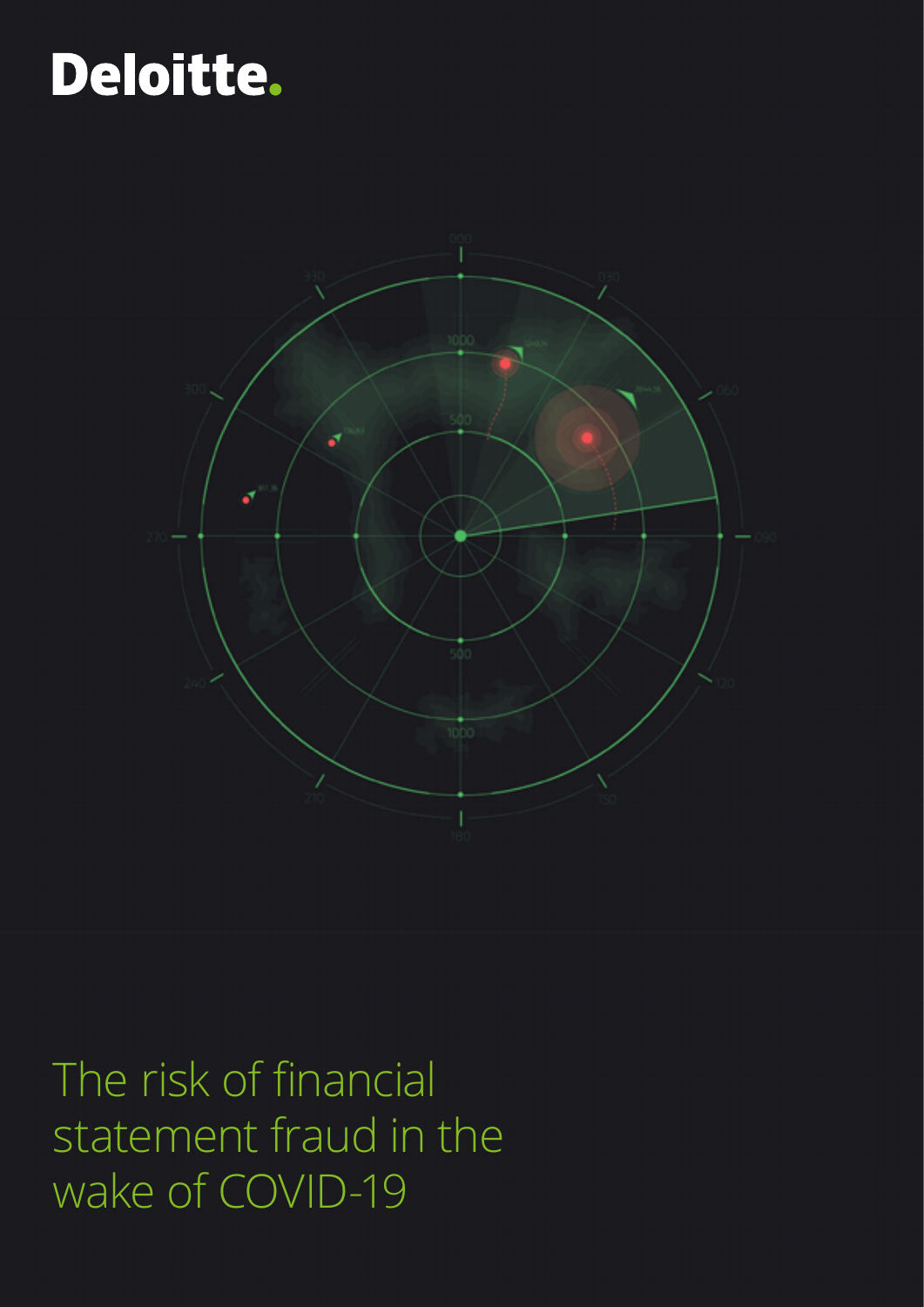

### Introduction

The spread of COVID-19 has resulted in an abrupt halt in the global economic activity. The impact of this forced lockdown is expected to result in a severe economic downturn with the contraction of global economy by 3 percent in 2020<sup>1</sup> and a low growth rate forecast of 0.8 percent for the Indian economy for the current fiscal year 2020–212.

Corporates worldwide are struggling significantly to manage their operations, generate cash, and keep their businesses afloat. This is adding to the pressure of meeting performance targets and market / stakeholder expectations. As a result, organisations may be tempted to take desperate measures including manipulating the books of accounts to avert corporate failure.

Regulators have already expressed their concerns about the expected increase in corporate frauds as a result of the crisis, for instance, the US Securities and Exchange Commission (SEC) and the US Department

of Justice (DOJ) have issued a notice that they will be actively investigating and prosecuting COVID-19 related frauds3. Further, from our point of view and as witnessed in multiple cases in the past, instances of corporate cover-ups through innovative accounting or manipulation in the books of accounts spanning years tend to come to light during a downturn/recession.

Stakeholders therefore need to be vigilant for financial statement fraud schemes. Some common types of financial fraud schemes are listed below.

*01. https://blogs.imf.org/2020/04/14/the-great-lockdown-worst-economic-downturn-since-the-great-depression*

- *02. https://economictimes.indiatimes.com/news/economy/indicators/fitch-ratings-sees-india-growth-slipping-to-0-8-in-fy21/articleshow/75313106.cms*
- *03. https://www.justice.gov/ag/page/file/1258676/download*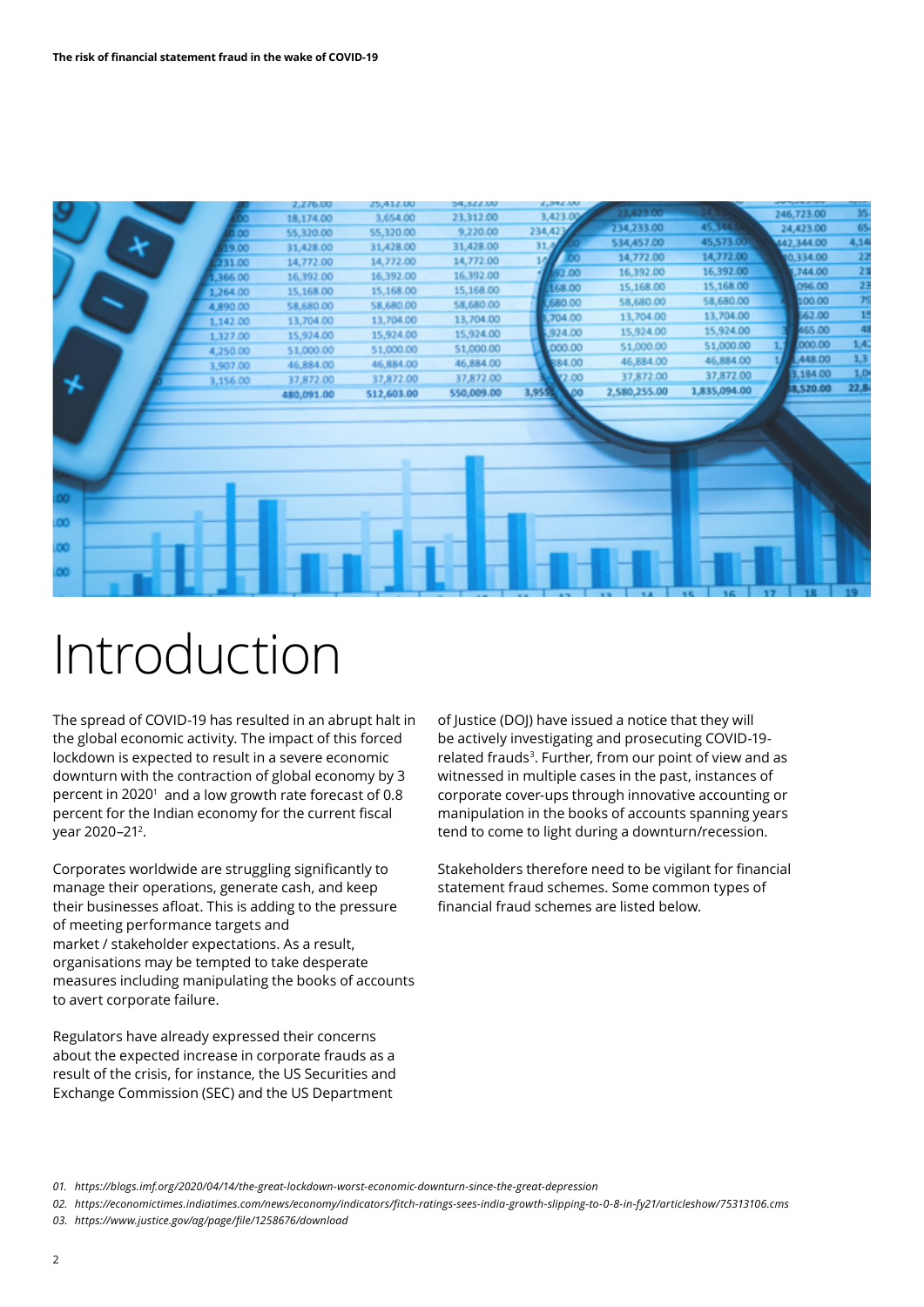# Key financial statement fraud schemes in the context of Covid-19



#### **1. Revenue recognition fraud**

With the suspension of business operations and lower consumer demand, revenue for most companies is likely to be impacted significantly, with industry estimates pointing to a 10 percent reduction<sup>4</sup>. The gloomy outlook may induce companies to either record fictitious revenue or recognise revenue prematurely to show better than actual results. With losses being incurred due to the disruption caused by COVID-19, a surge in insurance claims by affected companies towards loss of profit and business interruption is expected. Companies may record such income even in the absence of acceptance of such claims by insurance companies, or may report higher claims, leading to inflation of income.

#### **2. Inventory overstatement**

The country-wide lockdown in India coupled with the uncertainty over the revival period of consumer demand may result in a drastic fall in the net realisable value of inventory for certain companies. For instance, the poultry industry in India is estimated to incur a loss of INR 22,500 crores over a period of 2.5 months owing to the lockdown<sup>5</sup>. The management may not fully recognise such reduction in the net realisable value, resulting in overvaluation of inventory and increased profit margins in the financial statement. Further, count of physical inventory as a year-end exercise on or around 31 March 2020 would not have been possible owing to the lockdown, thereby increasing the fraud risk pertaining to inventory.

- *04. https://www.indiatoday.in/business/story/most-firms-to-face-10 percent-revenue-loss-due-to-covid-19-cii-poll-1663718-2020-04-06*
- *05. https://www.indiatoday.in/business/story/covid-19-with-projectedlosses-of-rs-22-500-crore-indian-poultry-sector-seeks-centre-sintervention-1662872-2020-04-03*



#### **3. Manipulation of key estimates, impairment, provisions and assumptions**

COVID-19-induced disruption may impact the valuation of multiple items in the financial statement including goodwill, financial instruments, Property, Plant, and Equipment (PPE), fixed assets, loans, trade, and other receivables. Companies may deliberately underplay this impact on its business operations and not appropriately take into account the impact on financial statements.



#### **4. Inadequate disclosure**

As a result of the disruption caused by COVID-19 in the global economic environment, there could be a consequential impact on the disclosures in the financial statements, for instance, impairment of assets, contingent liabilities, accounting estimates, going concern considerations, valuation of tangible, and intangible assets etc.. Companies may be motivated to avoid disclosing the full impact of COVID-19 in their financial statements for certain aspects such as counterparties' ability to satisfy contractual obligations, post balance sheet events impacting the financial position at the end of the financial year. While the adequacy and sufficiency of such disclosures is critical to the true and fair view of financial statements for stakeholders/investors, the estimated significant impact of COVID-19 could pressurise the management for non-disclosure on key matters to meet performance targets or market expectations.



#### **5. Inappropriate expense capitalisation**

In order to show better than actual profits, companies may be tempted to defer the recording of expenses or inappropriately capitalise expenses and charge these expenses to the profit and loss account over years as amortisation/depreciation.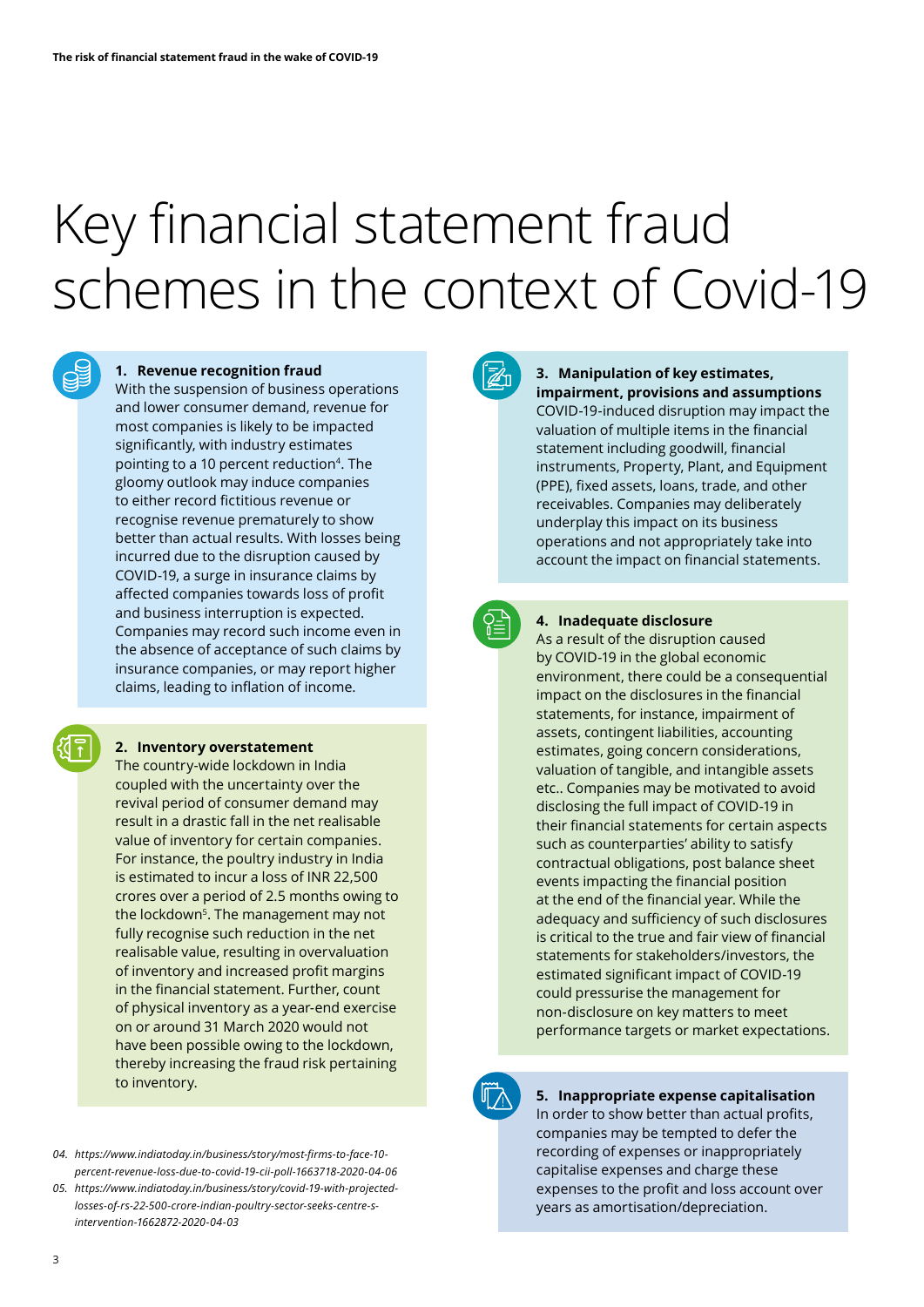## Key considerations: What can stakeholders do?

#### **Greater scrutiny of the financial statement A D compilation process and validation of key estimate**

Adequate internal controls with regard to preparation of financial statements such as segregation of duties and maker-checker controls should be followed. The board of directors and the audit committee should be vigilant and oversee the process of financial statement preparation process with emphasis on matters where management discretion can be high. They should also scrutinise high-value complex or "extraordinary" transactions, either positive or negative, which offset results from operations.

#### **Obtaining independent expert opinion on key B E matters**

Certain aspects in the context of the disruption may be technical, for instance, estimation of impairment loss, Expected Credit Loss (ECL), valuations, future outlook and risk-related disclosures pertaining to the impact of COVID-19, and contingent liabilities. Considering the fact that these items could have a material impact on the financial statements, the management may consider obtaining independent expert opinions on such matters than merely applying their own discretions.

#### **Enhanced oversight by auditors C**

The auditors should be vigilant and exercise a higher level of scepticism during the audit of the financial statements post COVID-19. The auditor should extend their audit procedures to ensure that financial statements are not materially misstated with aspects linked with the pandemic. Institute of Chartered Accountants in India (ICAI) has issued specific guidance on the impact of COVID-19 on the audit of financial statements, which the auditor should comply it <sup>6</sup>. The auditor should also evaluate the reasonability of accounting estimates made by the management and appointed independent experts with an attitude of professional scepticism. Disclosures pertaining to the financial impact of COVID-19 should be evaluated to ascertain if they reflect the entity's actual financial position.

#### **Oversight by independent directors**

Independent directors should oversee, scrutinise, challenge, and validate key aspects related to COVID-19 and their impact/disclosure in the financial statements. It is pertinent that all the matters be reported appropriately and more so in the context of successive reforms in the form of including the overhaul of the Companies Act (where SEBI regulations have placed greater responsibility on independent directors through increased representation on the board of directors and other key committees, oversight of related party transactions, etc.).

#### **Continued oversight and evaluation by external stakeholders**

The external stakeholders of the company such as lenders and investors could undertake a focussed analysis of financial statements including ratio, vertical, horizontal, and cash-flow analyses for correlating the numbers in the financial statements to study the patterns and ascertain red-flags, if any.

The COVID pandemic has adversely impacted organisations and many have lowered their growth-related guidance and estimates. At such a time, while it may be tempting to showcase better performance through manipulation of financial statements, organisations must understand that regulatory scrutiny will remain high and chances of such actions being discovered are likely, resulting in the erosion of trust by customers and the public at large. Organisations that can uphold ethical business practices are likely to have a better chance of recovering from this crisis in the days to come.